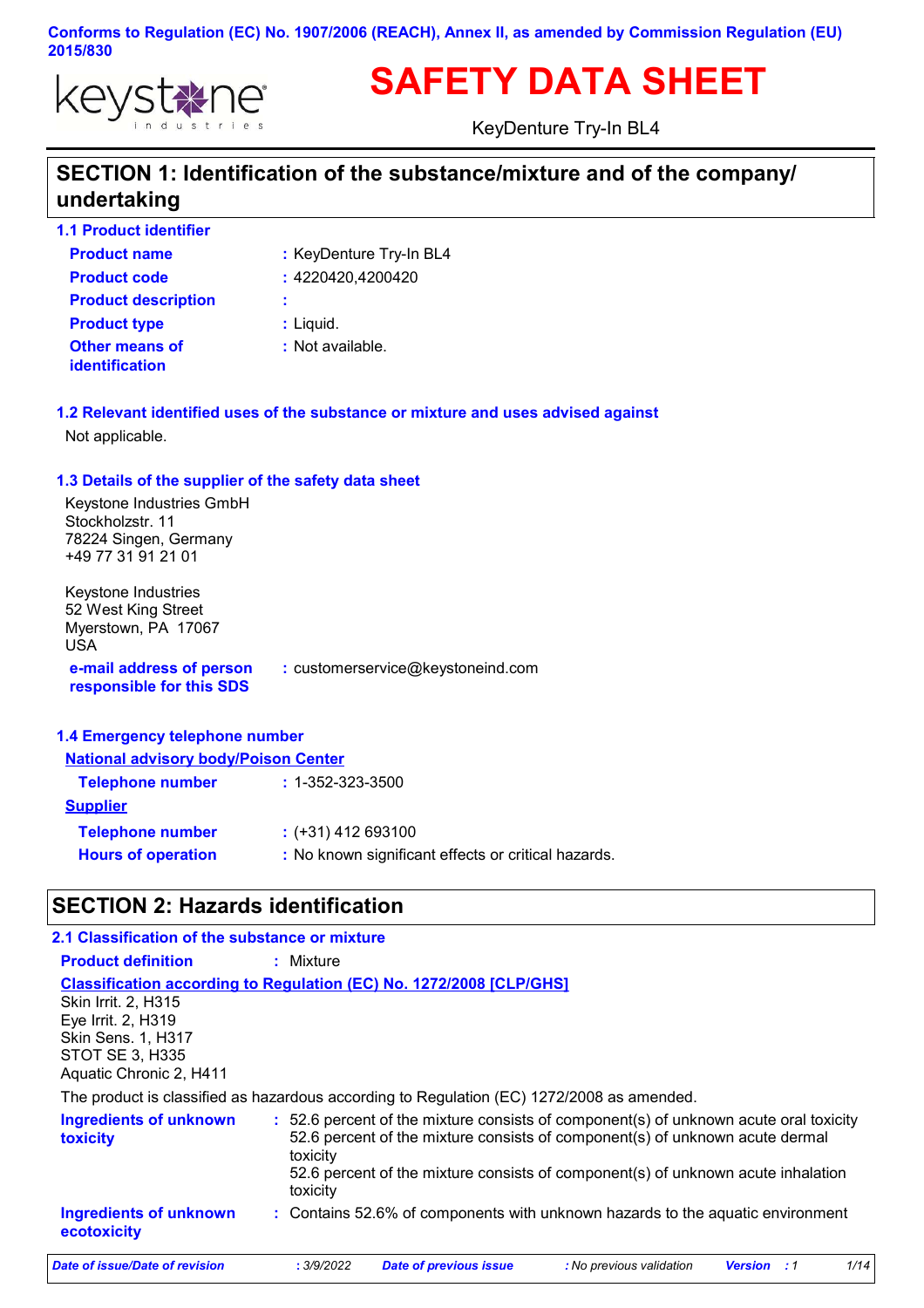*KeyDenture Try-In BL4* 

# **SECTION 2: Hazards identification**

See Section 11 for more detailed information on health effects and symptoms. See Section 16 for the full text of the H statements declared above.

#### **2.2 Label elements**

| <b>Hazard pictograms</b>                                                                                                                                        |                                                                                                                                                                                                                                                                                                                                                                                                                                                                   |
|-----------------------------------------------------------------------------------------------------------------------------------------------------------------|-------------------------------------------------------------------------------------------------------------------------------------------------------------------------------------------------------------------------------------------------------------------------------------------------------------------------------------------------------------------------------------------------------------------------------------------------------------------|
| <b>Signal word</b>                                                                                                                                              | Warning                                                                                                                                                                                                                                                                                                                                                                                                                                                           |
| <b>Hazard statements</b>                                                                                                                                        | Causes skin irritation.<br>May cause an allergic skin reaction.<br>Causes serious eye irritation.<br>May cause respiratory irritation.<br>Toxic to aquatic life with long lasting effects.                                                                                                                                                                                                                                                                        |
| <b>Precautionary statements</b>                                                                                                                                 |                                                                                                                                                                                                                                                                                                                                                                                                                                                                   |
| <b>Prevention</b>                                                                                                                                               | : Wear protective gloves. Wear eye or face protection: Recommended: chemical<br>splash goggles and/or face shield Avoid release to the environment. Avoid<br>breathing vapor. Wash thoroughly after handling.                                                                                                                                                                                                                                                     |
| <b>Response</b>                                                                                                                                                 | Collect spillage. IF INHALED: Call a POISON CENTER or doctor if you feel unwell.<br>Take off contaminated clothing and wash it before reuse. IF ON SKIN: Wash with<br>plenty of water. If skin irritation or rash occurs: Get medical advice or attention. IF<br>IN EYES: Rinse cautiously with water for several minutes. Remove contact lenses, if<br>present and easy to do. Continue rinsing. If eye irritation persists: Get medical<br>advice or attention. |
| <b>Storage</b>                                                                                                                                                  | Store in a well-ventilated place. Keep container tightly closed.                                                                                                                                                                                                                                                                                                                                                                                                  |
| <b>Disposal</b>                                                                                                                                                 | Dispose of contents and container in accordance with all local, regional, national<br>and international regulations.                                                                                                                                                                                                                                                                                                                                              |
| <b>Hazardous ingredients</b>                                                                                                                                    | : Methacrylate Monomer 1<br>Methacrylate Monomer 3<br>Photo Initiator 1<br>Methacrylate Monomer 2<br>Acrylate Monomer 1                                                                                                                                                                                                                                                                                                                                           |
| <b>Supplemental label</b><br>elements                                                                                                                           | : Not applicable.                                                                                                                                                                                                                                                                                                                                                                                                                                                 |
| <b>Annex XVII - Restrictions</b><br>on the manufacture,<br>placing on the market and<br>use of certain dangerous<br>substances, mixtures and<br><b>articles</b> | : Not applicable.                                                                                                                                                                                                                                                                                                                                                                                                                                                 |
| <b>Special packaging requirements</b>                                                                                                                           |                                                                                                                                                                                                                                                                                                                                                                                                                                                                   |
| <b>Containers to be fitted</b><br>with child-resistant<br>fastenings                                                                                            | : Not applicable.                                                                                                                                                                                                                                                                                                                                                                                                                                                 |
| Tactile warning of danger : Not applicable.                                                                                                                     |                                                                                                                                                                                                                                                                                                                                                                                                                                                                   |
| <b>2.3 Other hazards</b>                                                                                                                                        |                                                                                                                                                                                                                                                                                                                                                                                                                                                                   |
| <b>Product meets the criteria</b><br>for PBT or vPvB according<br>to Regulation (EC) No.<br>1907/2006, Annex XIII                                               | : This mixture does not contain any substances that are assessed to be a PBT or a<br>vPvB.                                                                                                                                                                                                                                                                                                                                                                        |
| Other hazards which do<br>not result in classification                                                                                                          | : None known.                                                                                                                                                                                                                                                                                                                                                                                                                                                     |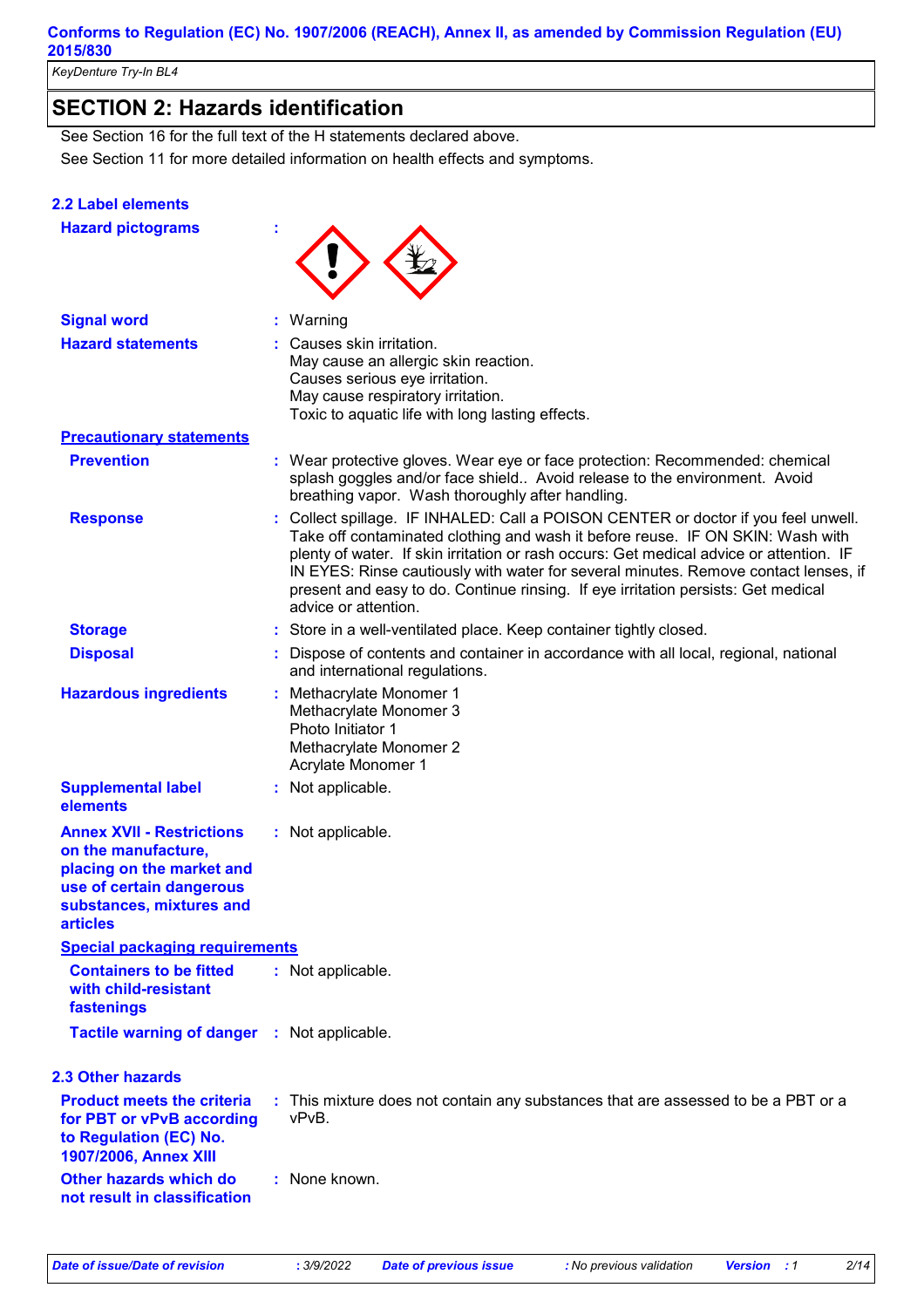# **SECTION 3: Composition/information on ingredients**

|                                |                                                         |               | <b>Classification</b>                                                         |             |
|--------------------------------|---------------------------------------------------------|---------------|-------------------------------------------------------------------------------|-------------|
| <b>Product/ingredient name</b> | <b>Identifiers</b>                                      | $\frac{9}{6}$ | <b>Regulation (EC) No.</b><br>1272/2008 [CLP]                                 | <b>Type</b> |
| Methacrylate Monomer 1         |                                                         | 225 - ≤50∣    | Skin Sens. 1A, H317<br>Aquatic Chronic 2,<br>H411                             | [1]         |
| Methacrylate Monomer 3         |                                                         | l≥10 - ≤25    | Skin Irrit. 2, H315<br>Eye Irrit. 2, H319<br><b>STOT SE 3, H335</b>           | [1]         |
| Photo Initiator 1              |                                                         | $3$           | Repr. 2, H361f<br>(causing atrophy of the<br>testes)                          | [1]         |
| titanium dioxide               | EC: 236-675-5<br>CAS: 13463-67-7<br>Index: 022-006-00-2 | l≤0.3         | Carc. 2, H351<br>(inhalation)<br>Aquatic Chronic 2,<br>H411                   | $[1] [$ *]  |
|                                |                                                         |               | See Section 16 for<br>the full text of the H<br>statements declared<br>above. |             |

There are no additional ingredients present which, within the current knowledge of the supplier and in the concentrations applicable, are classified as hazardous to health or the environment, are PBTs, vPvBs or Substances of equivalent concern, or have been assigned a workplace exposure limit and hence require reporting in this section.

#### **Type**

[1] Substance classified with a health or environmental hazard

[2] Substance with a workplace exposure limit

[3] Substance meets the criteria for PBT according to Regulation (EC) No. 1907/2006, Annex XIII

[4] Substance meets the criteria for vPvB according to Regulation (EC) No. 1907/2006, Annex XIII

[5] Substance of equivalent concern

[6] Additional disclosure due to company policy

[\*] The classification as a carcinogen by inhalation applies only to mixtures placed on the market in powder form containing 1% or more of titanium dioxide particles with diameter ≤ 10 μm not bound within a matrix.

Occupational exposure limits, if available, are listed in Section 8.

# **SECTION 4: First aid measures**

### **4.1 Description of first aid measures**

| <b>Eye contact</b>  | : Immediately flush eyes with plenty of water, occasionally lifting the upper and lower<br>eyelids. Check for and remove any contact lenses. Continue to rinse for at least 10<br>minutes. Get medical attention.                                                                                                                                                                                                                                                                                                                                                                                                                                                                                                                                                                                                                                                                                                 |
|---------------------|-------------------------------------------------------------------------------------------------------------------------------------------------------------------------------------------------------------------------------------------------------------------------------------------------------------------------------------------------------------------------------------------------------------------------------------------------------------------------------------------------------------------------------------------------------------------------------------------------------------------------------------------------------------------------------------------------------------------------------------------------------------------------------------------------------------------------------------------------------------------------------------------------------------------|
| <b>Inhalation</b>   | : Remove victim to fresh air and keep at rest in a position comfortable for breathing.<br>If it is suspected that fumes are still present, the rescuer should wear an appropriate<br>mask or self-contained breathing apparatus. If not breathing, if breathing is irregular<br>or if respiratory arrest occurs, provide artificial respiration or oxygen by trained<br>personnel. It may be dangerous to the person providing aid to give mouth-to-mouth<br>resuscitation. Get medical attention. If necessary, call a poison center or physician.<br>If unconscious, place in recovery position and get medical attention immediately.<br>Maintain an open airway. Loosen tight clothing such as a collar, tie, belt or<br>waistband. In case of inhalation of decomposition products in a fire, symptoms may<br>be delayed. The exposed person may need to be kept under medical surveillance<br>for 48 hours. |
| <b>Skin contact</b> | : Wash with plenty of soap and water. Remove contaminated clothing and shoes.<br>Wash contaminated clothing thoroughly with water before removing it, or wear<br>gloves. Continue to rinse for at least 10 minutes. Get medical attention. In the<br>event of any complaints or symptoms, avoid further exposure. Wash clothing<br>before reuse. Clean shoes thoroughly before reuse.                                                                                                                                                                                                                                                                                                                                                                                                                                                                                                                             |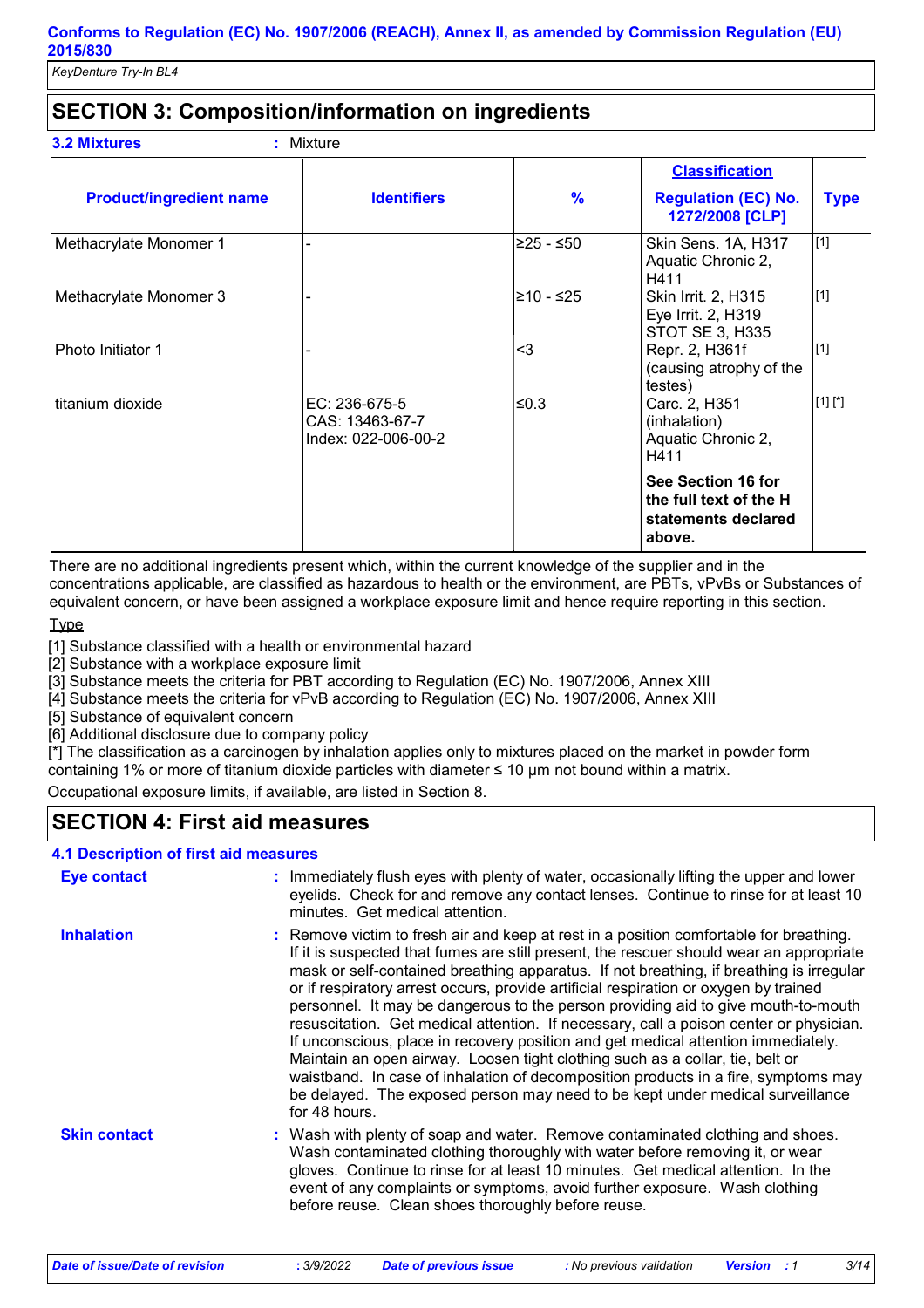*KeyDenture Try-In BL4* 

# **SECTION 4: First aid measures**

| <b>Ingestion</b>                  | : Wash out mouth with water. Remove dentures if any. If material has been<br>swallowed and the exposed person is conscious, give small quantities of water to<br>drink. Stop if the exposed person feels sick as vomiting may be dangerous. Do not<br>induce vomiting unless directed to do so by medical personnel. If vomiting occurs,<br>the head should be kept low so that vomit does not enter the lungs. Get medical<br>attention if adverse health effects persist or are severe. Never give anything by<br>mouth to an unconscious person. If unconscious, place in recovery position and get<br>medical attention immediately. Maintain an open airway. Loosen tight clothing such<br>as a collar, tie, belt or waistband. |
|-----------------------------------|--------------------------------------------------------------------------------------------------------------------------------------------------------------------------------------------------------------------------------------------------------------------------------------------------------------------------------------------------------------------------------------------------------------------------------------------------------------------------------------------------------------------------------------------------------------------------------------------------------------------------------------------------------------------------------------------------------------------------------------|
| <b>Protection of first-aiders</b> | : No action shall be taken involving any personal risk or without suitable training. If it<br>is suspected that fumes are still present, the rescuer should wear an appropriate<br>mask or self-contained breathing apparatus. It may be dangerous to the person<br>providing aid to give mouth-to-mouth resuscitation. Wash contaminated clothing<br>thoroughly with water before removing it, or wear gloves.                                                                                                                                                                                                                                                                                                                      |

#### **4.2 Most important symptoms and effects, both acute and delayed**

**Over-exposure signs/symptoms**

| <b>Eye contact</b>  | : Adverse symptoms may include the following:<br>pain or irritation<br>watering<br>redness |
|---------------------|--------------------------------------------------------------------------------------------|
| <b>Inhalation</b>   | : Adverse symptoms may include the following:<br>respiratory tract irritation<br>coughing  |
| <b>Skin contact</b> | : Adverse symptoms may include the following:<br>irritation<br>redness                     |
| <b>Ingestion</b>    | $\therefore$ No specific data.                                                             |

**4.3 Indication of any immediate medical attention and special treatment needed**

| <b>Notes to physician</b>  | : In case of inhalation of decomposition products in a fire, symptoms may be delayed.<br>The exposed person may need to be kept under medical surveillance for 48 hours. |
|----------------------------|--------------------------------------------------------------------------------------------------------------------------------------------------------------------------|
| <b>Specific treatments</b> | : No specific treatment.                                                                                                                                                 |

# **SECTION 5: Firefighting measures**

| 5.1 Extinguishing media                                |                                                                                                                                                                                                                                                                                                    |
|--------------------------------------------------------|----------------------------------------------------------------------------------------------------------------------------------------------------------------------------------------------------------------------------------------------------------------------------------------------------|
| <b>Suitable extinguishing</b><br>media                 | : Use an extinguishing agent suitable for the surrounding fire.                                                                                                                                                                                                                                    |
| <b>Unsuitable extinguishing</b><br>media               | : None known.                                                                                                                                                                                                                                                                                      |
|                                                        | 5.2 Special hazards arising from the substance or mixture                                                                                                                                                                                                                                          |
| <b>Hazards from the</b><br>substance or mixture        | : In a fire or if heated, a pressure increase will occur and the container may burst.<br>This material is toxic to aquatic life with long lasting effects. Fire water<br>contaminated with this material must be contained and prevented from being<br>discharged to any waterway, sewer or drain. |
| <b>Hazardous combustion</b><br>products                | : Decomposition products may include the following materials:<br>carbon dioxide<br>carbon monoxide<br>nitrogen oxides<br>phosphorus oxides                                                                                                                                                         |
| <b>5.3 Advice for firefighters</b>                     |                                                                                                                                                                                                                                                                                                    |
| <b>Special protective actions</b><br>for fire-fighters | : Promptly isolate the scene by removing all persons from the vicinity of the incident if<br>there is a fire. No action shall be taken involving any personal risk or without<br>suitable training.                                                                                                |
| <b>Date of issue/Date of revision</b>                  | 4/14<br>: 3/9/2022<br><b>Date of previous issue</b><br>: No previous validation<br><b>Version</b> : 1                                                                                                                                                                                              |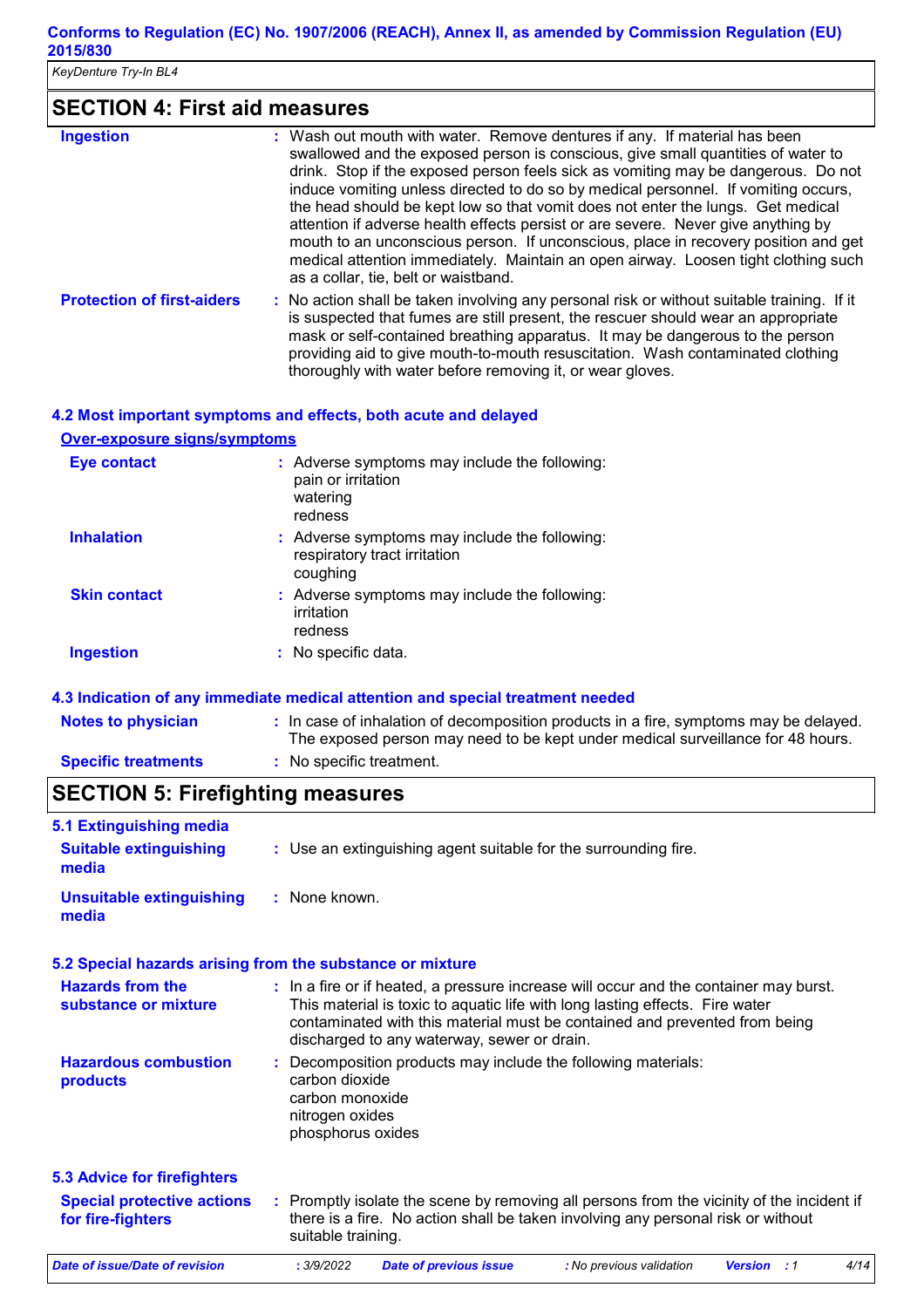*KeyDenture Try-In BL4* 

# **SECTION 5: Firefighting measures**

| <b>Special protective</b><br>equipment for fire-fighters | : Fire-fighters should wear appropriate protective equipment and self-contained<br>breathing apparatus (SCBA) with a full face-piece operated in positive pressure<br>mode. Clothing for fire-fighters (including helmets, protective boots and gloves)<br>conforming to European standard EN 469 will provide a basic level of protection for |
|----------------------------------------------------------|------------------------------------------------------------------------------------------------------------------------------------------------------------------------------------------------------------------------------------------------------------------------------------------------------------------------------------------------|
|                                                          | chemical incidents.                                                                                                                                                                                                                                                                                                                            |

# **SECTION 6: Accidental release measures**

|                                                  | 6.1 Personal precautions, protective equipment and emergency procedures                                                                                                                                                                                                                                                                                                                                                                                                                                                                                                                       |
|--------------------------------------------------|-----------------------------------------------------------------------------------------------------------------------------------------------------------------------------------------------------------------------------------------------------------------------------------------------------------------------------------------------------------------------------------------------------------------------------------------------------------------------------------------------------------------------------------------------------------------------------------------------|
| For non-emergency<br>personnel                   | : No action shall be taken involving any personal risk or without suitable training.<br>Evacuate surrounding areas. Keep unnecessary and unprotected personnel from<br>entering. Do not touch or walk through spilled material. Avoid breathing vapor or<br>mist. Provide adequate ventilation. Wear appropriate respirator when ventilation is<br>inadequate. Put on appropriate personal protective equipment.                                                                                                                                                                              |
| For emergency responders :                       | If specialized clothing is required to deal with the spillage, take note of any<br>information in Section 8 on suitable and unsuitable materials. See also the<br>information in "For non-emergency personnel".                                                                                                                                                                                                                                                                                                                                                                               |
| <b>6.2 Environmental</b><br>precautions          | : Avoid dispersal of spilled material and runoff and contact with soil, waterways,<br>drains and sewers. Inform the relevant authorities if the product has caused<br>environmental pollution (sewers, waterways, soil or air). Water polluting material.<br>May be harmful to the environment if released in large quantities. Collect spillage.                                                                                                                                                                                                                                             |
|                                                  | 6.3 Methods and materials for containment and cleaning up                                                                                                                                                                                                                                                                                                                                                                                                                                                                                                                                     |
| <b>Small spill</b>                               | : Stop leak if without risk. Move containers from spill area. Dilute with water and mop<br>up if water-soluble. Alternatively, or if water-insoluble, absorb with an inert dry<br>material and place in an appropriate waste disposal container. Dispose of via a<br>licensed waste disposal contractor.                                                                                                                                                                                                                                                                                      |
| <b>Large spill</b>                               | Stop leak if without risk. Move containers from spill area. Approach release from<br>upwind. Prevent entry into sewers, water courses, basements or confined areas.<br>Wash spillages into an effluent treatment plant or proceed as follows. Contain and<br>collect spillage with non-combustible, absorbent material e.g. sand, earth,<br>vermiculite or diatomaceous earth and place in container for disposal according to<br>local regulations. Dispose of via a licensed waste disposal contractor.<br>Contaminated absorbent material may pose the same hazard as the spilled product. |
| <b>6.4 Reference to other</b><br><b>sections</b> | : See Section 1 for emergency contact information.<br>See Section 8 for information on appropriate personal protective equipment.<br>See Section 13 for additional waste treatment information.                                                                                                                                                                                                                                                                                                                                                                                               |

# **SECTION 7: Handling and storage**

The information in this section contains generic advice and guidance. The list of Identified Uses in Section 1 should be consulted for any available use-specific information provided in the Exposure Scenario(s).

#### **7.1 Precautions for safe handling**

| <b>Protective measures</b>                       | : Put on appropriate personal protective equipment (see Section 8). Persons with a<br>history of skin sensitization problems should not be employed in any process in<br>which this product is used. Do not get in eyes or on skin or clothing. Do not ingest.<br>Avoid breathing vapor or mist. Avoid release to the environment. Use only with<br>adequate ventilation. Wear appropriate respirator when ventilation is inadequate.<br>Keep in the original container or an approved alternative made from a compatible<br>material, kept tightly closed when not in use. Empty containers retain product<br>residue and can be hazardous. Do not reuse container. |
|--------------------------------------------------|----------------------------------------------------------------------------------------------------------------------------------------------------------------------------------------------------------------------------------------------------------------------------------------------------------------------------------------------------------------------------------------------------------------------------------------------------------------------------------------------------------------------------------------------------------------------------------------------------------------------------------------------------------------------|
| <b>Advice on general</b><br>occupational hygiene | : Eating, drinking and smoking should be prohibited in areas where this material is<br>handled, stored and processed. Workers should wash hands and face before<br>eating, drinking and smoking. Remove contaminated clothing and protective<br>equipment before entering eating areas. See also Section 8 for additional<br>information on hygiene measures.                                                                                                                                                                                                                                                                                                        |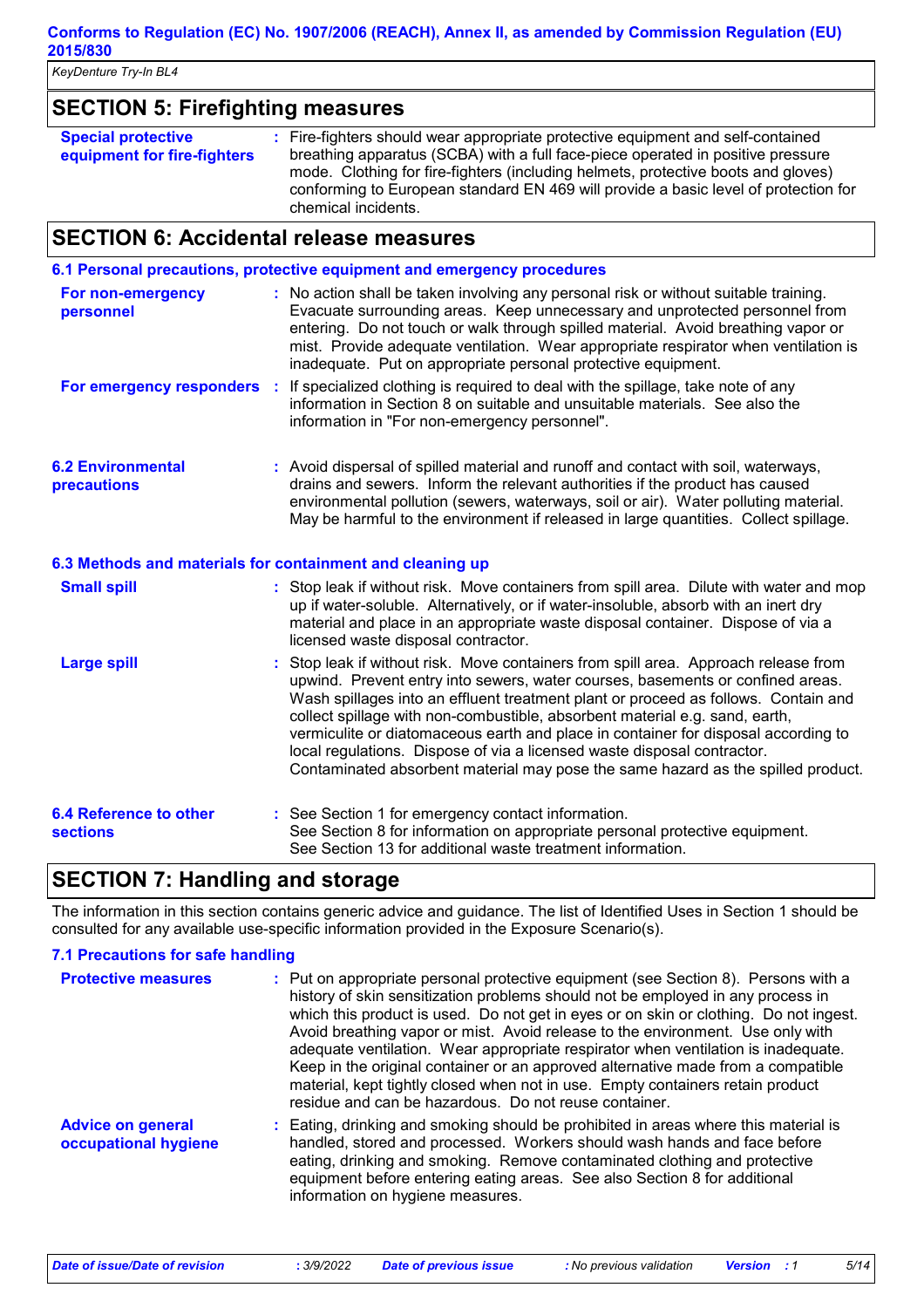## **SECTION 7: Handling and storage**

#### **7.2 Conditions for safe storage, including any incompatibilities**

Do not store above the following temperature: 38°C (100.4°F). Store in accordance with local regulations. Store in original container protected from direct sunlight in a dry, cool and well-ventilated area, away from incompatible materials (see Section 10) and food and drink. Store locked up. Keep container tightly closed and sealed until ready for use. Containers that have been opened must be carefully resealed and kept upright to prevent leakage. Do not store in unlabeled containers. Use appropriate containment to avoid environmental contamination. See Section 10 for incompatible materials before handling or use.

#### **Seveso Directive - Reporting thresholds**

**Danger criteria**

| <b>Category</b> | <b>threshold</b> | Notification and MAPP Safety report threshold |
|-----------------|------------------|-----------------------------------------------|
| E <sub>2</sub>  | 200 tonne        | 500 tonne                                     |

#### **7.3 Specific end use(s)**

**Recommendations :**

: Not available.

**Industrial sector specific : solutions**

: Not available.

# **SECTION 8: Exposure controls/personal protection**

The information in this section contains generic advice and guidance. Information is provided based on typical anticipated uses of the product. Additional measures might be required for bulk handling or other uses that could significantly increase worker exposure or environmental releases.

#### **8.1 Control parameters**

#### **Occupational exposure limits**

No exposure limit value known.

**Recommended monitoring procedures :** If this product contains ingredients with exposure limits, personal, workplace atmosphere or biological monitoring may be required to determine the effectiveness of the ventilation or other control measures and/or the necessity to use respiratory protective equipment. Reference should be made to monitoring standards, such as the following: European Standard EN 689 (Workplace atmospheres - Guidance for the assessment of exposure by inhalation to chemical agents for comparison with limit values and measurement strategy) European Standard EN 14042 (Workplace atmospheres - Guide for the application and use of procedures for the assessment of exposure to chemical and biological agents) European Standard EN 482 (Workplace atmospheres - General requirements for the performance of procedures for the measurement of chemical agents) Reference to national guidance documents for methods for the determination of hazardous substances will also be required.

#### **DNELs/DMELs**

| <b>Product/ingredient name</b> | <b>Type</b> | <b>Exposure</b>         | <b>Value</b>             | <b>Population</b>     | <b>Effects</b> |
|--------------------------------|-------------|-------------------------|--------------------------|-----------------------|----------------|
| Methacrylate Monomer 3         | <b>DNEL</b> | Long term Dermal        | $0.625$ mg/<br>kg bw/day | General<br>population | Systemic       |
|                                | <b>DNEL</b> | Long term Dermal        | 1.04 mg/<br>kg bw/day    | Workers               | Systemic       |
| Photo Initiator 1              | <b>DNEL</b> | Long term Dermal        | 1 mg/kg<br>bw/day        | Workers               | Systemic       |
|                                | <b>DNEL</b> | Long term<br>Inhalation | $3.5 \text{ mg/m}^3$     | Workers               | Systemic       |
| titanium dioxide               | <b>DNEL</b> | Long term<br>Inhalation | 10 mg/m <sup>3</sup>     | Workers               | Local          |
|                                | <b>DNEL</b> | Long term Oral          | 700 mg/kg<br>bw/day      | General<br>population | Systemic       |

#### **PNECs**

No PNECs available.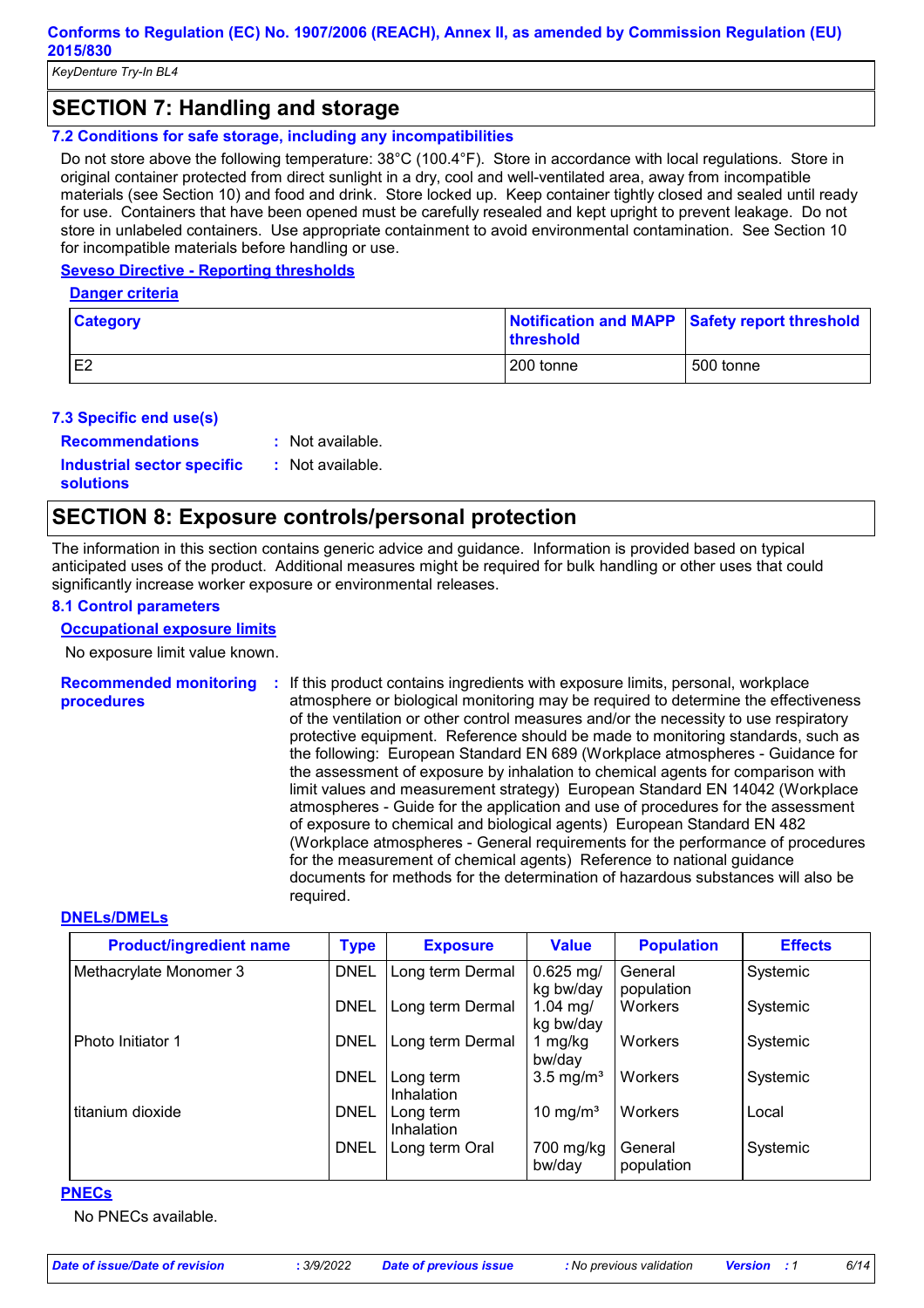*KeyDenture Try-In BL4* 

# **SECTION 8: Exposure controls/personal protection**

| <b>8.2 Exposure controls</b>                     |                                                                                                                                                                                                                                                                                                                                                                                                                                                                                                                                                                                                                           |
|--------------------------------------------------|---------------------------------------------------------------------------------------------------------------------------------------------------------------------------------------------------------------------------------------------------------------------------------------------------------------------------------------------------------------------------------------------------------------------------------------------------------------------------------------------------------------------------------------------------------------------------------------------------------------------------|
| <b>Appropriate engineering</b><br>controls       | : Use only with adequate ventilation. If user operations generate dust, fumes, gas,<br>vapor or mist, use process enclosures, local exhaust ventilation or other<br>engineering controls to keep worker exposure to airborne contaminants below any<br>recommended or statutory limits.                                                                                                                                                                                                                                                                                                                                   |
| <b>Individual protection measures</b>            |                                                                                                                                                                                                                                                                                                                                                                                                                                                                                                                                                                                                                           |
| <b>Hygiene measures</b>                          | : Wash hands, forearms and face thoroughly after handling chemical products,<br>before eating, smoking and using the lavatory and at the end of the working period.<br>Appropriate techniques should be used to remove potentially contaminated clothing.<br>Contaminated work clothing should not be allowed out of the workplace. Wash<br>contaminated clothing before reusing. Ensure that eyewash stations and safety<br>showers are close to the workstation location.                                                                                                                                               |
| <b>Eye/face protection</b>                       | : Safety eyewear complying with an approved standard should be used when a risk<br>assessment indicates this is necessary to avoid exposure to liquid splashes, mists,<br>gases or dusts. If contact is possible, the following protection should be worn,<br>unless the assessment indicates a higher degree of protection: chemical splash<br>goggles. Recommended: chemical splash goggles and/or face shield.                                                                                                                                                                                                         |
| <b>Skin protection</b>                           |                                                                                                                                                                                                                                                                                                                                                                                                                                                                                                                                                                                                                           |
| <b>Hand protection</b>                           | : Chemical-resistant, impervious gloves complying with an approved standard should<br>be worn at all times when handling chemical products if a risk assessment indicates<br>this is necessary. Considering the parameters specified by the glove manufacturer,<br>check during use that the gloves are still retaining their protective properties. It<br>should be noted that the time to breakthrough for any glove material may be<br>different for different glove manufacturers. In the case of mixtures, consisting of<br>several substances, the protection time of the gloves cannot be accurately<br>estimated. |
| <b>Body protection</b>                           | : Personal protective equipment for the body should be selected based on the task<br>being performed and the risks involved and should be approved by a specialist<br>before handling this product. Recommended: Neoprene gloves.                                                                                                                                                                                                                                                                                                                                                                                         |
| <b>Other skin protection</b>                     | : Appropriate footwear and any additional skin protection measures should be<br>selected based on the task being performed and the risks involved and should be<br>approved by a specialist before handling this product.                                                                                                                                                                                                                                                                                                                                                                                                 |
| <b>Respiratory protection</b>                    | : Based on the hazard and potential for exposure, select a respirator that meets the<br>appropriate standard or certification. Respirators must be used according to a<br>respiratory protection program to ensure proper fitting, training, and other important<br>aspects of use.                                                                                                                                                                                                                                                                                                                                       |
| <b>Environmental exposure</b><br><b>controls</b> | : Emissions from ventilation or work process equipment should be checked to<br>ensure they comply with the requirements of environmental protection legislation.<br>In some cases, fume scrubbers, filters or engineering modifications to the process<br>equipment will be necessary to reduce emissions to acceptable levels.                                                                                                                                                                                                                                                                                           |

# **SECTION 9: Physical and chemical properties**

The conditions of measurement of all properties are at standard temperature and pressure unless otherwise indicated.

#### **9.1 Information on basic physical and chemical properties**

| <b>Appearance</b>                          |                      |
|--------------------------------------------|----------------------|
| <b>Physical state</b>                      | : Liquid. [Liquid.]  |
| Color                                      | $:$ Not available.   |
| Odor                                       | $:$ Not available.   |
| <b>Odor threshold</b>                      | $\pm$ Not available. |
| <b>Melting point/freezing point</b>        | $:$ Not available.   |
| Initial boiling point and<br>boiling range | : >100°C (>212°F)    |
| <b>Flammability (solid, gas)</b>           | $:$ Not available.   |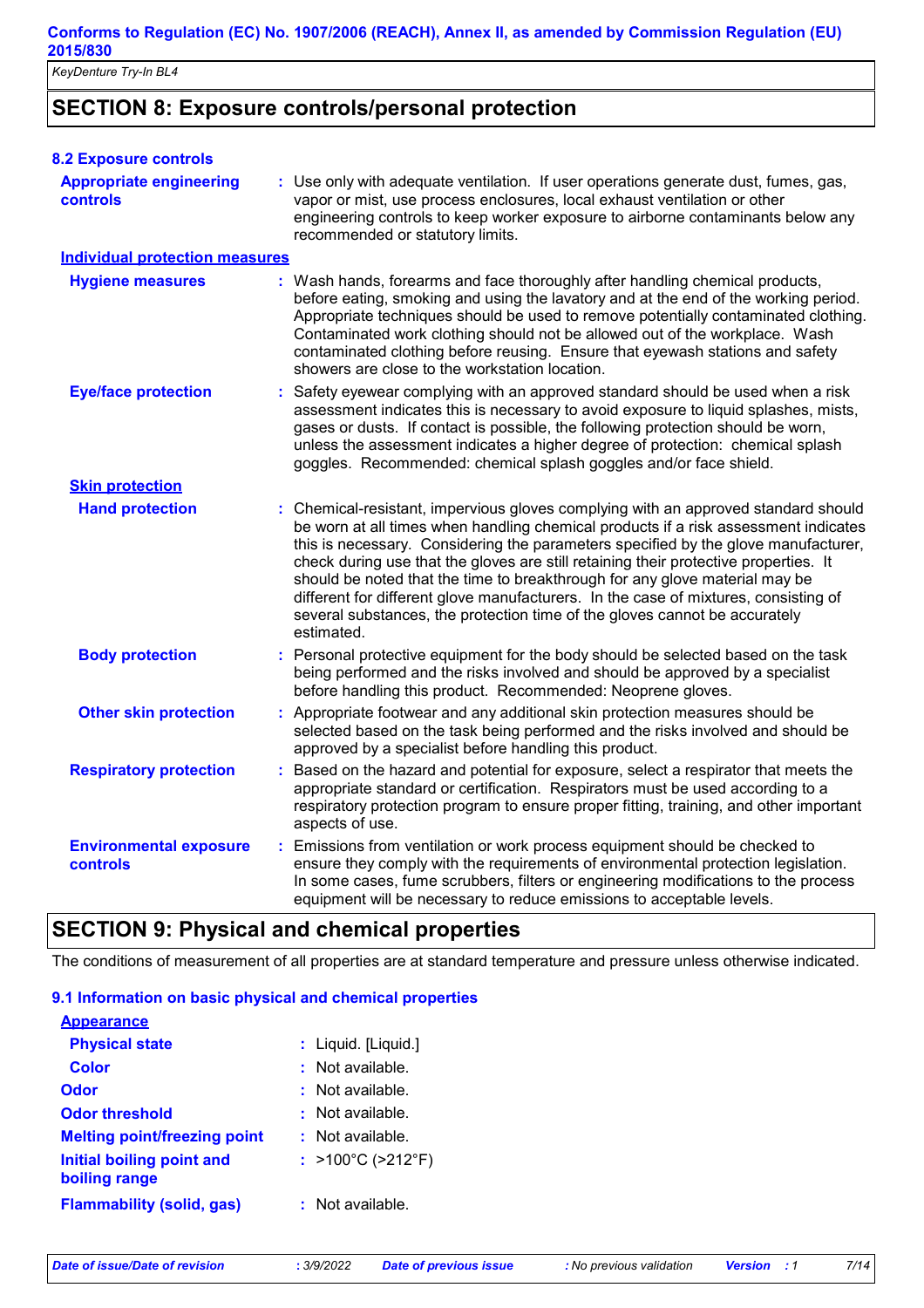# **SECTION 9: Physical and chemical properties**

| <b>Upper/lower flammability or</b><br>explosive limits      | : Not available.                                                                                                                                            |
|-------------------------------------------------------------|-------------------------------------------------------------------------------------------------------------------------------------------------------------|
| <b>Flash point</b>                                          | : Closed cup: $>100^{\circ}$ C ( $>212^{\circ}$ F) [Setaflash]                                                                                              |
| <b>Auto-ignition temperature</b>                            | : Not applicable.                                                                                                                                           |
| <b>Decomposition temperature</b>                            | : Not available.                                                                                                                                            |
| pH                                                          | : Not available.                                                                                                                                            |
| <b>Viscosity</b>                                            | : Dynamic: 350 mPa·s                                                                                                                                        |
| <b>Solubility(ies)</b>                                      | : Soluble in the following materials: methanol, diethyl ether, n-octanol and<br>acetone.<br>Insoluble in the following materials: cold water and hot water. |
| <b>Solubility in water</b>                                  | : Not available.                                                                                                                                            |
| Partition coefficient: n-octanol/: Not applicable.<br>water |                                                                                                                                                             |
| <b>Vapor pressure</b>                                       | : Not applicable.                                                                                                                                           |
| <b>Evaporation rate</b>                                     | : Not available.                                                                                                                                            |
| <b>Relative density</b>                                     | : 1.09                                                                                                                                                      |
| <b>Vapor density</b>                                        | : Not available.                                                                                                                                            |
| <b>Explosive properties</b>                                 | : Not available.                                                                                                                                            |
| <b>Oxidizing properties</b>                                 | : Not available.                                                                                                                                            |
| <b>Particle characteristics</b>                             |                                                                                                                                                             |
| <b>Median particle size</b>                                 | : Not applicable.                                                                                                                                           |

# **SECTION 10: Stability and reactivity**

| <b>10.1 Reactivity</b>                            | : No specific test data related to reactivity available for this product or its ingredients.                                                               |
|---------------------------------------------------|------------------------------------------------------------------------------------------------------------------------------------------------------------|
| <b>10.2 Chemical stability</b>                    | : The product is stable.                                                                                                                                   |
| <b>10.3 Possibility of</b><br>hazardous reactions | : Hazardous reactions or instability may occur under certain conditions of storage or<br>use.                                                              |
| <b>10.4 Conditions to avoid</b>                   | : Storage $> 38$ °C (100 °F), exposure to light, loss of dissolved air, and contamination<br>with incompatible materials.                                  |
| 10.5 Incompatible materials                       | : Polymerization initiators, including peroxides, strong oxidizing agents, alcohols,<br>copper, copper alloys, carbon steel, iron, rust, and strong bases. |
| <b>10.6 Hazardous</b><br>decomposition products   | : Under normal conditions of storage and use, hazardous decomposition products<br>should not be produced.                                                  |

# **SECTION 11: Toxicological information**

| 11.1 Information on toxicological effects |                  |
|-------------------------------------------|------------------|
| <b>Acute toxicity</b>                     |                  |
| <b>Conclusion/Summary</b>                 | : Not available. |
| <b>Acute toxicity estimates</b>           |                  |
|                                           |                  |

N/A

#### **Irritation/Corrosion**

| <b>Product/ingredient name</b> | <b>Result</b>        | <b>Species</b> | Score                    | <b>Exposure</b>              | <b>Observation</b> |
|--------------------------------|----------------------|----------------|--------------------------|------------------------------|--------------------|
| titanium dioxide               | Skin - Mild irritant | Human          | $\overline{\phantom{0}}$ | $ 72$ hours 300 $ $ -<br>lug |                    |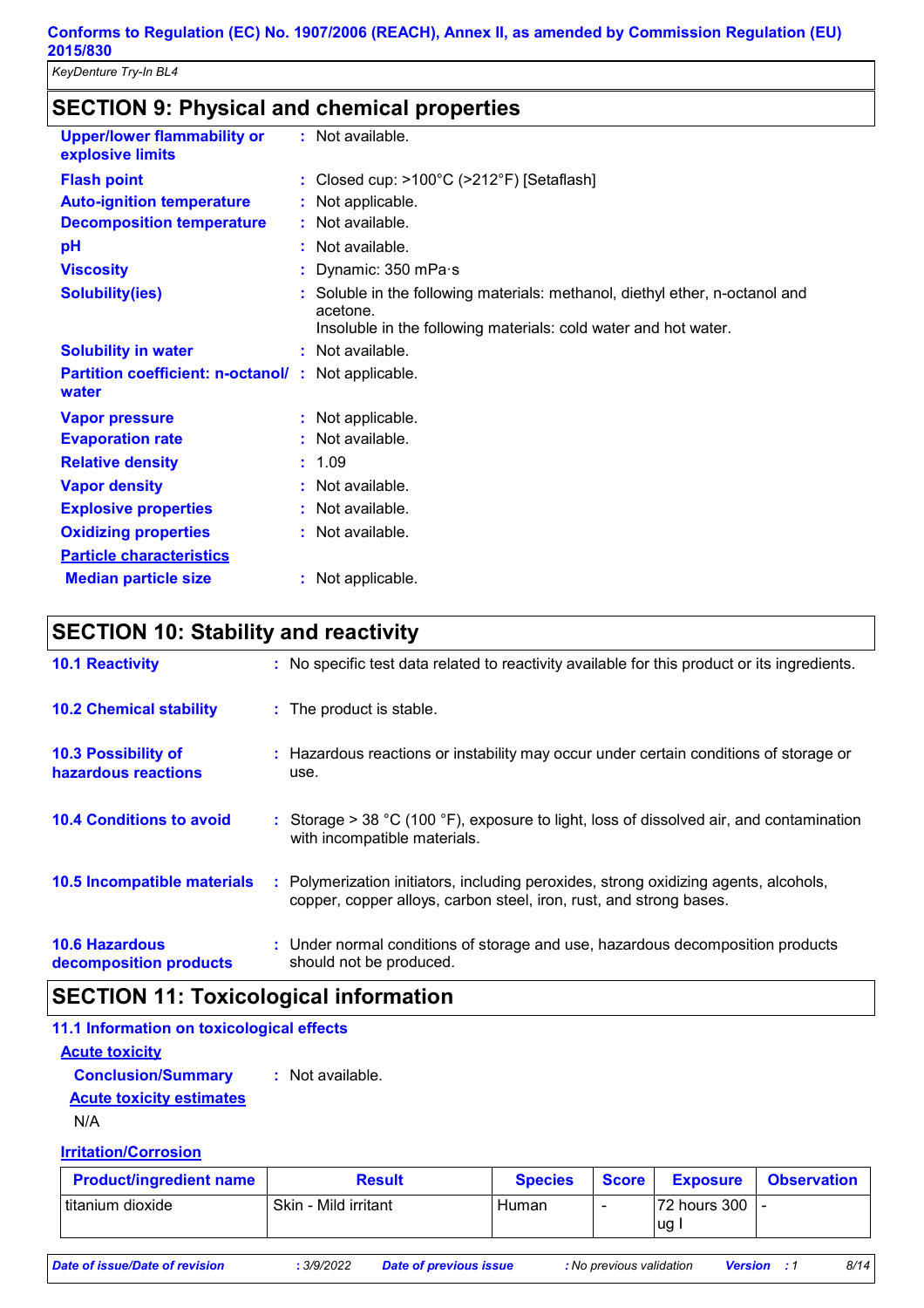# **SECTION 11: Toxicological information**

| <b>Conclusion/Summary</b>                               | $:$ Not available. |
|---------------------------------------------------------|--------------------|
| <b>Sensitization</b>                                    |                    |
| <b>Conclusion/Summary</b>                               | $:$ Not available. |
| <b>Mutagenicity</b>                                     |                    |
| <b>Conclusion/Summary</b>                               | $:$ Not available. |
| <b>Carcinogenicity</b>                                  |                    |
| <b>Conclusion/Summary</b>                               | $:$ Not available. |
| <b>Reproductive toxicity</b>                            |                    |
| <b>Conclusion/Summary</b>                               | Not available.     |
| <b>Teratogenicity</b>                                   |                    |
| <b>Conclusion/Summary</b>                               | $:$ Not available. |
| <b>Specific target organ toxicity (single exposure)</b> |                    |

| <b>Product/ingredient name</b> | <b>Category</b> | <b>Route of</b><br>exposure | <b>Target organs</b>            |
|--------------------------------|-----------------|-----------------------------|---------------------------------|
| Methacrylate Monomer 3         | Category 3      |                             | Respiratory tract<br>irritation |

**Specific target organ toxicity (repeated exposure)**

Not available.

#### **Aspiration hazard**

Not available.

| <b>Information on the likely</b><br>routes of exposure                                   | : Not available.                          |                                                                               |                          |                |    |      |
|------------------------------------------------------------------------------------------|-------------------------------------------|-------------------------------------------------------------------------------|--------------------------|----------------|----|------|
| <b>Potential acute health effects</b>                                                    |                                           |                                                                               |                          |                |    |      |
| <b>Eye contact</b>                                                                       |                                           | : Causes serious eye irritation.                                              |                          |                |    |      |
| <b>Inhalation</b>                                                                        |                                           | May cause respiratory irritation.                                             |                          |                |    |      |
| <b>Skin contact</b>                                                                      |                                           | Causes skin irritation. May cause an allergic skin reaction.                  |                          |                |    |      |
| <b>Ingestion</b>                                                                         |                                           | : No known significant effects or critical hazards.                           |                          |                |    |      |
| <b>Symptoms related to the physical, chemical and toxicological characteristics</b>      |                                           |                                                                               |                          |                |    |      |
| <b>Eye contact</b>                                                                       | pain or irritation<br>watering<br>redness | : Adverse symptoms may include the following:                                 |                          |                |    |      |
| <b>Inhalation</b>                                                                        | coughing                                  | : Adverse symptoms may include the following:<br>respiratory tract irritation |                          |                |    |      |
| <b>Skin contact</b>                                                                      | irritation<br>redness                     | Adverse symptoms may include the following:                                   |                          |                |    |      |
| <b>Ingestion</b>                                                                         | : No specific data.                       |                                                                               |                          |                |    |      |
| Delayed and immediate effects and also chronic effects from short and long term exposure |                                           |                                                                               |                          |                |    |      |
| <b>Short term exposure</b>                                                               |                                           |                                                                               |                          |                |    |      |
| <b>Potential immediate</b><br>effects                                                    | : Not available.                          |                                                                               |                          |                |    |      |
| <b>Potential delayed effects</b>                                                         | : Not available.                          |                                                                               |                          |                |    |      |
| Long term exposure                                                                       |                                           |                                                                               |                          |                |    |      |
| <b>Potential immediate</b><br>effects                                                    | : Not available.                          |                                                                               |                          |                |    |      |
| <b>Date of issue/Date of revision</b>                                                    | : 3/9/2022                                | <b>Date of previous issue</b>                                                 | : No previous validation | <b>Version</b> | :1 | 9/14 |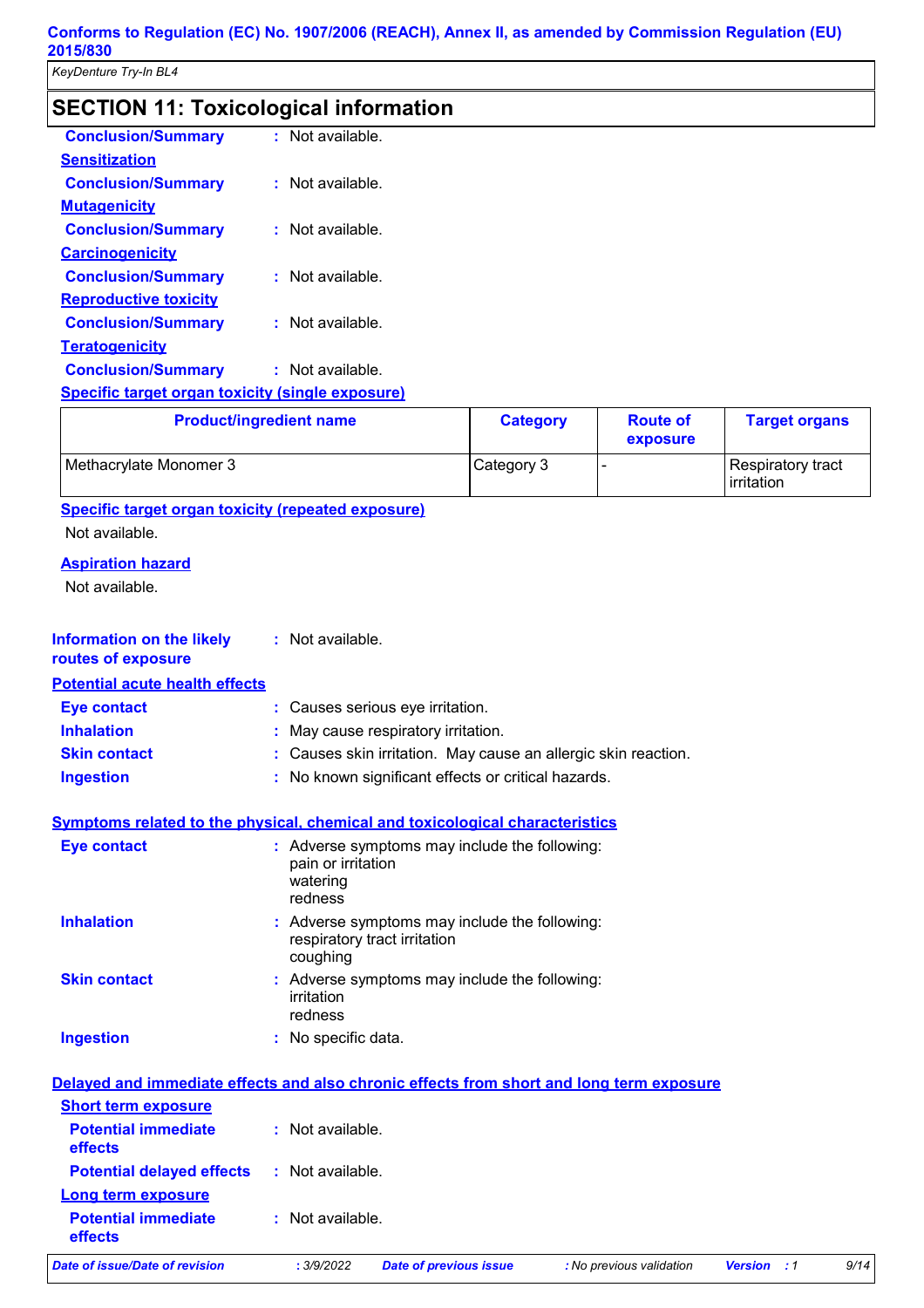## **SECTION 11: Toxicological information**

| <b>Potential delayed effects</b>        | : Not available.                                                                                         |
|-----------------------------------------|----------------------------------------------------------------------------------------------------------|
| <b>Potential chronic health effects</b> |                                                                                                          |
| Not available.                          |                                                                                                          |
| <b>Conclusion/Summary</b>               | : Not available.                                                                                         |
| <b>General</b>                          | : Once sensitized, a severe allergic reaction may occur when subsequently exposed<br>to very low levels. |
| <b>Carcinogenicity</b>                  | : No known significant effects or critical hazards.                                                      |
| <b>Mutagenicity</b>                     | : No known significant effects or critical hazards.                                                      |
| <b>Reproductive toxicity</b>            | : No known significant effects or critical hazards.                                                      |
|                                         |                                                                                                          |

#### **Other information :**

: Not available.

# **SECTION 12: Ecological information**

#### **12.1 Toxicity**

|                   |                                          | <b>Species</b>                                | <b>Exposure</b> |
|-------------------|------------------------------------------|-----------------------------------------------|-----------------|
| Ititanium dioxide | Acute LC50 3 mg/l Fresh water            | Crustaceans - Ceriodaphnia<br>dubia - Neonate | l 48 hours      |
|                   | Acute LC50 6.5 mg/l Fresh water          | Daphnia - Daphnia pulex -<br>Neonate          | 48 hours        |
|                   | Acute LC50 >1000000 µg/l Marine<br>water | Fish - Fundulus heteroclitus                  | 196 hours       |

**Conclusion/Summary :** Not available.

#### **12.2 Persistence and degradability**

**Conclusion/Summary :** Not available.

#### **12.3 Bioaccumulative potential**

| <b>Product/ingredient name</b>              | $\mathsf{LocP}_\mathsf{ow}$ | <b>BCF</b> | <b>Potential</b> |
|---------------------------------------------|-----------------------------|------------|------------------|
| Methacrylate Monomer 3<br>Photo Initiator 1 | 5.09                        | 153 to 72  | high<br>l low    |

#### **12.4 Mobility in soil**

| <b>Soil/water partition</b> | : Not available. |
|-----------------------------|------------------|
| <b>coefficient (Koc)</b>    |                  |
| <b>Mobility</b>             | : Not available. |

#### **12.5 Results of PBT and vPvB assessment**

This mixture does not contain any substances that are assessed to be a PBT or a vPvB.

**12.6 Other adverse effects** : No known significant effects or critical hazards.

### **SECTION 13: Disposal considerations**

The information in this section contains generic advice and guidance. The list of Identified Uses in Section 1 should be consulted for any available use-specific information provided in the Exposure Scenario(s).

#### **13.1 Waste treatment methods**

**Product**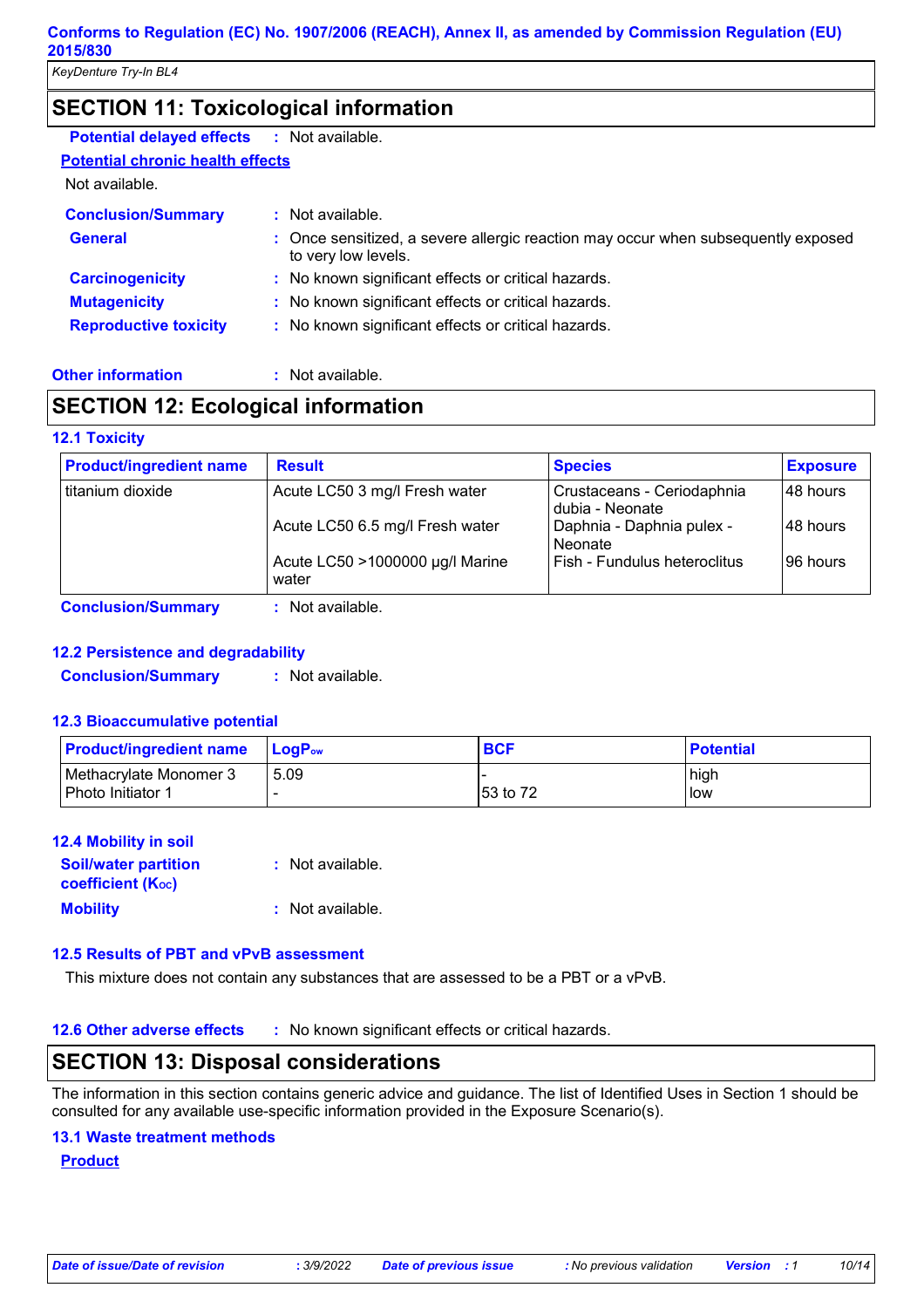# **SECTION 13: Disposal considerations**

| <b>Methods of disposal</b> | The generation of waste should be avoided or minimized wherever possible.<br>Disposal of this product, solutions and any by-products should at all times comply<br>with the requirements of environmental protection and waste disposal legislation<br>and any regional local authority requirements. Dispose of surplus and non-<br>recyclable products via a licensed waste disposal contractor. Waste should not be<br>disposed of untreated to the sewer unless fully compliant with the requirements of<br>all authorities with jurisdiction. |
|----------------------------|----------------------------------------------------------------------------------------------------------------------------------------------------------------------------------------------------------------------------------------------------------------------------------------------------------------------------------------------------------------------------------------------------------------------------------------------------------------------------------------------------------------------------------------------------|
| <b>Hazardous waste</b>     | : The classification of the product may meet the criteria for a hazardous waste.                                                                                                                                                                                                                                                                                                                                                                                                                                                                   |
| <b>Packaging</b>           |                                                                                                                                                                                                                                                                                                                                                                                                                                                                                                                                                    |
| <b>Methods of disposal</b> | : The generation of waste should be avoided or minimized wherever possible. Waste<br>packaging should be recycled. Incineration or landfill should only be considered<br>when recycling is not feasible.                                                                                                                                                                                                                                                                                                                                           |
| <b>Special precautions</b> | : This material and its container must be disposed of in a safe way. Care should be<br>taken when handling emptied containers that have not been cleaned or rinsed out.<br>Empty containers or liners may retain some product residues. Avoid dispersal of<br>spilled material and runoff and contact with soil, waterways, drains and sewers.                                                                                                                                                                                                     |

# **SECTION 14: Transport information**

|                                           | <b>ADR/RID</b> | <b>ADN</b>     | <b>IMDG</b>    | <b>IATA</b>    |
|-------------------------------------------|----------------|----------------|----------------|----------------|
| 14.1 UN number                            | Not regulated. | Not regulated. | Not regulated. | Not regulated. |
| 14.2 UN proper<br>shipping name           | ۰              |                |                |                |
| <b>14.3 Transport</b><br>hazard class(es) |                |                |                |                |
| 14.4 Packing<br>group                     |                |                |                |                |
| 14.5<br><b>Environmental</b><br>hazards   | No.            | No.            | No.            | No.            |

**14.6 Special precautions for Transport within user's premises:** always transport in closed containers that are **: user** upright and secure. Ensure that persons transporting the product know what to do in the event of an accident or spillage.

| <b>14.7 Transport in bulk</b> | : Not available. |
|-------------------------------|------------------|
| according to IMO              |                  |
| <b>instruments</b>            |                  |

# **SECTION 15: Regulatory information**

**15.1 Safety, health and environmental regulations/legislation specific for the substance or mixture EU Regulation (EC) No. 1907/2006 (REACH)**

**Annex XIV - List of substances subject to authorization**

#### **Annex XIV**

None of the components are listed.

### **Substances of very high concern**

None of the components are listed.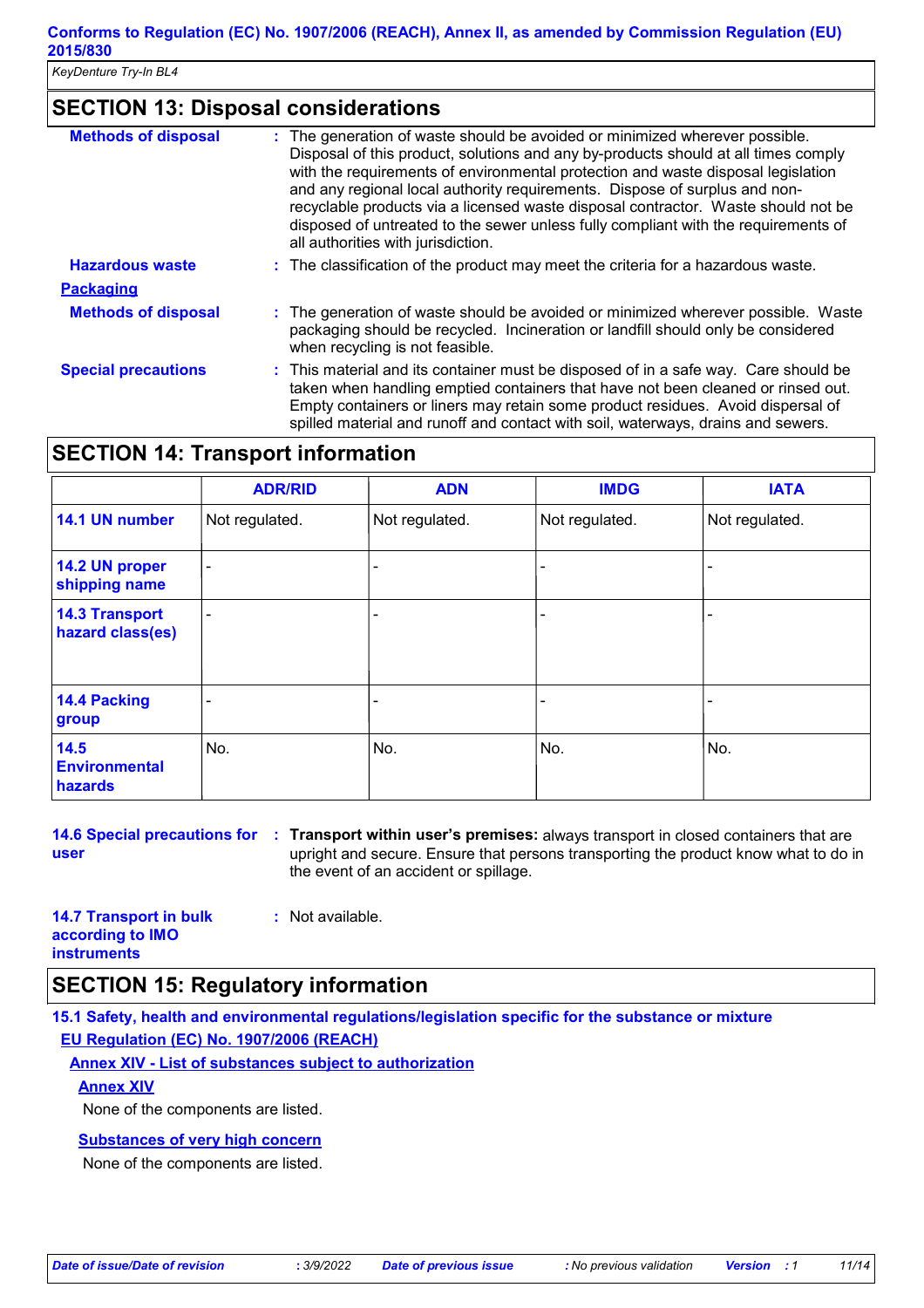# **SECTION 15: Regulatory information**

| <b>Annex XVII - Restrictions : Not applicable.</b><br>on the manufacture,<br>placing on the market<br>and use of certain<br>dangerous substances,<br>mixtures and articles |                                                                            |
|----------------------------------------------------------------------------------------------------------------------------------------------------------------------------|----------------------------------------------------------------------------|
| <b>Other EU regulations</b>                                                                                                                                                |                                                                            |
| <b>Industrial emissions</b><br>(integrated pollution<br>prevention and control) -<br>Air                                                                                   | : Not listed                                                               |
| <b>Industrial emissions</b><br>(integrated pollution<br>prevention and control) -<br><b>Water</b>                                                                          | : Not listed                                                               |
| Ozone depleting substances (1005/2009/EU)<br>Not listed.                                                                                                                   |                                                                            |
| <b>Prior Informed Consent (PIC) (649/2012/EU)</b><br>Not listed.                                                                                                           |                                                                            |
| <b>Persistent Organic Pollutants</b><br>Not listed.                                                                                                                        |                                                                            |
| <b>Seveso Directive</b>                                                                                                                                                    |                                                                            |
| This product is controlled under the Seveso Directive.                                                                                                                     |                                                                            |
| Danger criteria                                                                                                                                                            |                                                                            |
| <b>Category</b>                                                                                                                                                            |                                                                            |
| E <sub>2</sub>                                                                                                                                                             |                                                                            |
| <b>National regulations</b>                                                                                                                                                |                                                                            |
| <b>International requlations</b>                                                                                                                                           |                                                                            |
|                                                                                                                                                                            | <b>Chemical Weapon Convention List Schedules I, II &amp; III Chemicals</b> |
| Not listed.                                                                                                                                                                |                                                                            |
| <b>Montreal Protocol</b>                                                                                                                                                   |                                                                            |
| Not listed.                                                                                                                                                                |                                                                            |
|                                                                                                                                                                            |                                                                            |
| <b>Stockholm Convention on Persistent Organic Pollutants</b><br>Not listed.                                                                                                |                                                                            |
|                                                                                                                                                                            |                                                                            |
| <b>Rotterdam Convention on Prior Informed Consent (PIC)</b><br>Not listed.                                                                                                 |                                                                            |
|                                                                                                                                                                            |                                                                            |
| <b>UNECE Aarhus Protocol on POPs and Heavy Metals</b><br>Not listed.                                                                                                       |                                                                            |
|                                                                                                                                                                            |                                                                            |
| <b>Inventory list</b><br><b>Australia</b>                                                                                                                                  | Not determined.                                                            |
| <b>Canada</b>                                                                                                                                                              | Not determined.                                                            |
| <b>China</b>                                                                                                                                                               | Not determined.                                                            |
| <b>Europe</b>                                                                                                                                                              | Not determined.                                                            |
| <b>Japan</b>                                                                                                                                                               | Japan inventory (CSCL): Not determined.                                    |
|                                                                                                                                                                            | Japan inventory (ISHL): Not determined.                                    |
| <b>New Zealand</b>                                                                                                                                                         | Not determined.                                                            |
| <b>Philippines</b>                                                                                                                                                         | Not determined.                                                            |
|                                                                                                                                                                            |                                                                            |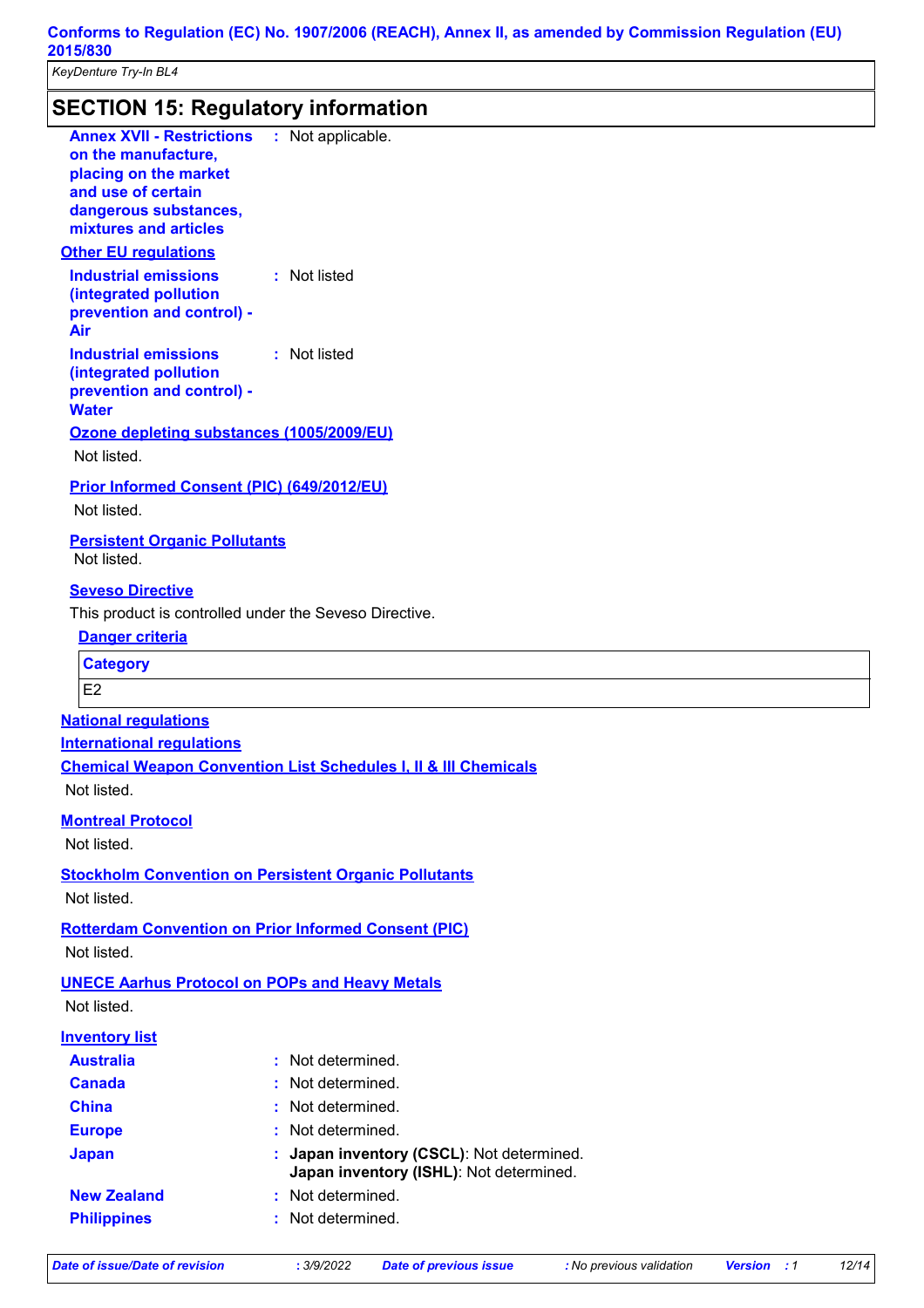*KeyDenture Try-In BL4* 

**Assessment**

| <b>SECTION 15: Regulatory information</b> |                                                                                    |
|-------------------------------------------|------------------------------------------------------------------------------------|
| <b>Republic of Korea</b>                  | : Not determined.                                                                  |
| Taiwan                                    | : Not determined.                                                                  |
| <b>Thailand</b>                           | : Not determined.                                                                  |
| <b>Turkey</b>                             | : Not determined.                                                                  |
| <b>United States</b>                      | : Not determined.                                                                  |
| <b>Viet Nam</b>                           | : Not determined.                                                                  |
| <b>15.2 Chemical Safety</b>               | : This product contains substances for which Chemical Safety Assessments are still |

# **SECTION 16: Other information**

 $\nabla$  Indicates information that has changed from previously issued version.

required.

| <b>Abbreviations and</b> | : ATE = Acute Toxicity Estimate                                               |
|--------------------------|-------------------------------------------------------------------------------|
| acronyms                 | CLP = Classification, Labelling and Packaging Regulation [Regulation (EC) No. |
|                          | 1272/2008]                                                                    |
|                          | DMEL = Derived Minimal Effect Level                                           |
|                          | DNEL = Derived No Effect Level                                                |
|                          | EUH statement = CLP-specific Hazard statement                                 |
|                          | PBT = Persistent, Bioaccumulative and Toxic                                   |
|                          | PNEC = Predicted No Effect Concentration                                      |
|                          | <b>RRN = REACH Registration Number</b>                                        |
|                          | vPvB = Very Persistent and Very Bioaccumulative                               |

#### **Procedure used to derive the classification according to Regulation (EC) No. 1272/2008 [CLP/GHS]**

| <b>Classification</b>      | <b>Justification</b> |
|----------------------------|----------------------|
| <b>Skin Irrit. 2, H315</b> | Calculation method   |
| Eye Irrit. 2, H319         | Calculation method   |
| Skin Sens. 1, H317         | Calculation method   |
| <b>STOT SE 3, H335</b>     | Calculation method   |
| Aquatic Chronic 2, H411    | Calculation method   |

#### **Full text of abbreviated H statements**

| H315  | Causes skin irritation.                          |
|-------|--------------------------------------------------|
| H317  | May cause an allergic skin reaction.             |
| H319  | Causes serious eye irritation.                   |
| H335  | May cause respiratory irritation.                |
| H351  | Suspected of causing cancer.                     |
| H361f | Suspected of damaging fertility.                 |
| H411  | Toxic to aquatic life with long lasting effects. |

#### **Full text of classifications [CLP/GHS]**

| Aquatic Chronic 2<br>Carc. 2<br>Eye Irrit. 2<br>Repr. 2<br>Skin Irrit. 2<br>Skin Sens. 1<br>Skin Sens. 1A<br>STOT SE3 |            | AQUATIC HAZARD (LONG-TERM) - Category 2<br><b>CARCINOGENICITY - Category 2</b><br>SERIOUS EYE DAMAGE/ EYE IRRITATION - Category 2<br><b>TOXIC TO REPRODUCTION - Category 2</b><br>SKIN CORROSION/IRRITATION - Category 2<br>SKIN SENSITIZATION - Category 1<br>SKIN SENSITIZATION - Category 1A<br>SPECIFIC TARGET ORGAN TOXICITY (SINGLE EXPOSURE) -<br>Category 3 |
|-----------------------------------------------------------------------------------------------------------------------|------------|---------------------------------------------------------------------------------------------------------------------------------------------------------------------------------------------------------------------------------------------------------------------------------------------------------------------------------------------------------------------|
| Date of printing                                                                                                      | : 3/9/2022 |                                                                                                                                                                                                                                                                                                                                                                     |
| Date of issue/ Date of                                                                                                | : 3/9/2022 |                                                                                                                                                                                                                                                                                                                                                                     |

| revision                |                          |
|-------------------------|--------------------------|
| Date of previous issue  | : No previous validation |
| <b>Version</b>          | : 1                      |
| <b>Notice to reader</b> |                          |